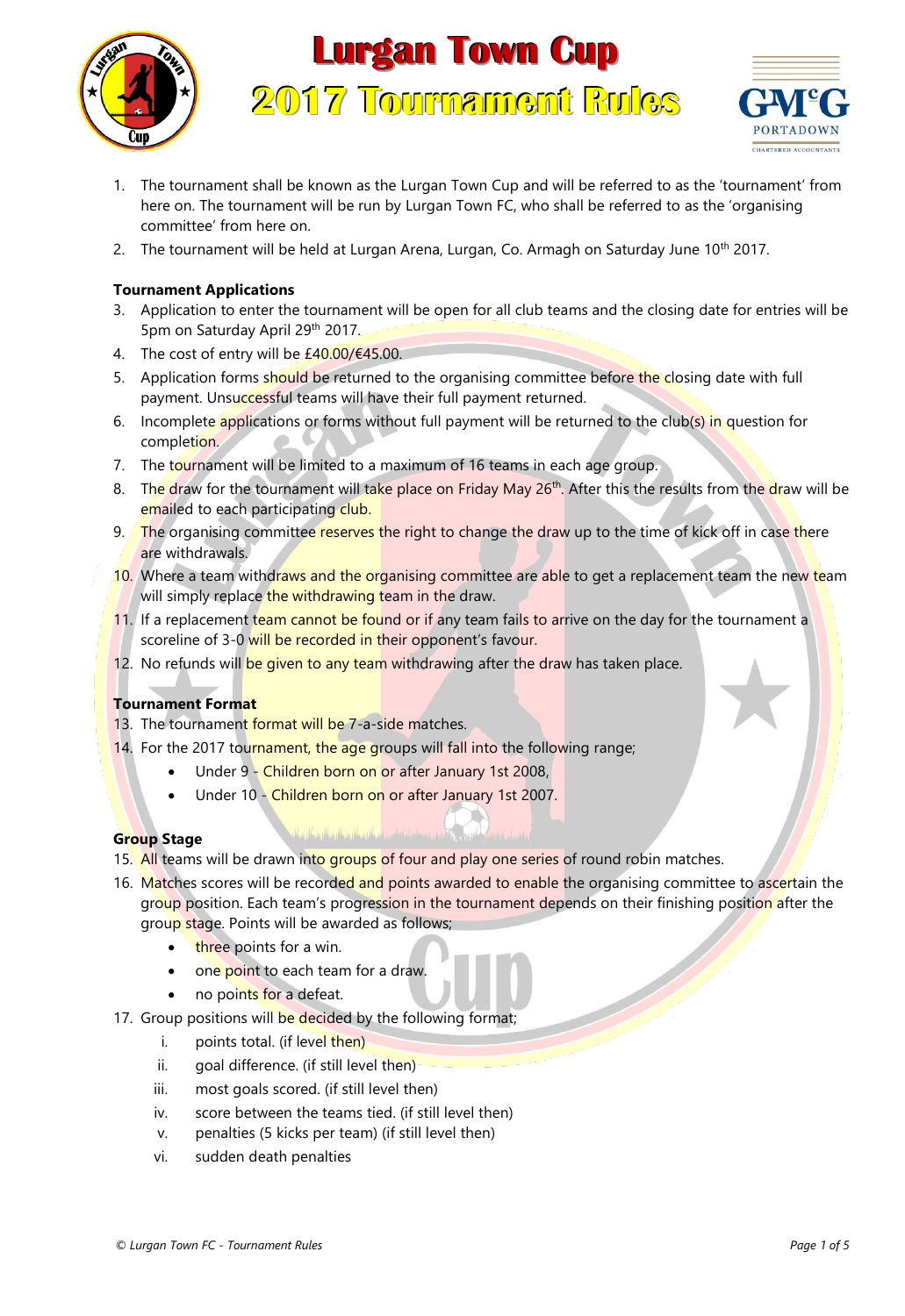### **Knock Out Stage**

18. Group position will determine which competition each team will be placed into;

- a) Under 9 & Under 10 tournaments,
	- 1<sup>st</sup> placed teams will enter the Cup competition,
	- 2<sup>nd</sup> placed teams will enter the Shield competition,
	- 3<sup>rd</sup> placed teams will enter the Plate competition.
	- 4<sup>th</sup> placed teams will enter the Plaque competition.
- 19. Once these placings have been determined the teams will take up their group's position that was determined at the tournament draw.
- 20. All knock out matches will be winner progresses matches. There will be no replays; drawn matches will be determined by way of a penalty shootout.
- 21. Penalty shoot out's will be decided with each team taking 5 penalties each, if the teams are still level then sudden death penalties.

#### **Insurance**

- 22. Each club is required to have their own insurance to cover any injuries sustained during the tournament.
- 23. Every person attending the event, whether a player, coach, team official, parent or supporter does so at their own risk.
- 24. The organising committee or venue owners will not accept responsibility for any loss, injury or death of any player/coach/club official/individual taking part or involved in the tournament or any person attending the tournament.

#### **Registration**

- 25. Teams will be required to register their players.
- 26. Team Registration Forms will be provided by email for each club to print and complete.
- 27. Each Team Registration Form must be completed and returned with proof of age documents on the day of the tournament.
- 28. Acceptable proof of age documentation will be of one of the following items;
	- i. valid passport
	- ii. original birth certificate
- 29. Each player must conform to the age group that applies to the tournament.
- 30. Each club will be held responsible for making sure that all their players are of the correct age. To clarify a point, players can be younger than the age group they are entered but not older.
- 31. Failure to provide proof of age will deem the said player ineligible.

#### **Ineligible Players**

- 32. Any player that is found to be ineligible will result in the player being disqualified from taking part in the tournament. Over-age players will also invalidate the offending club's insurance.
- 33. Any player found to be ineligible during the tournament will be automatically disqualified from any further participation in the tournament. The organising committee reserves the right to take further action against any offending teams, including fines or disqualification.
- 34. Any team found to have an ineligible player during the group stage will have a 3-0 defeat recorded against the offending team in each game that the ineligible player took part. If the result of any of those games ended in a defeat of more than 3-0 against the offending team the original result will stand.
- 35. Any team found to have an ineligible player during the knock out stage will have a 3-0 defeat recorded against the offending team in the earliest knock out game that the ineligible player took part. If the result of this match ended in a defeat of more than 3-0 against the offending team the original result will stand.
- 36. Any team found to have an ineligible player after the tournament has ended will be disqualified from the tournament and listed as the losing semi-finalists in whatever competition they qualified for in the knock out stages. The disqualified team must also agree to return any trophies they may have won so as they can be forwarded to the team that the organising committee deems to be the winners.
- 37. In the event of the above occurring the disqualified team's opponents in the final will be deemed as the winners and/or the team that lost the semi-final match to the disqualified team will be deemed as the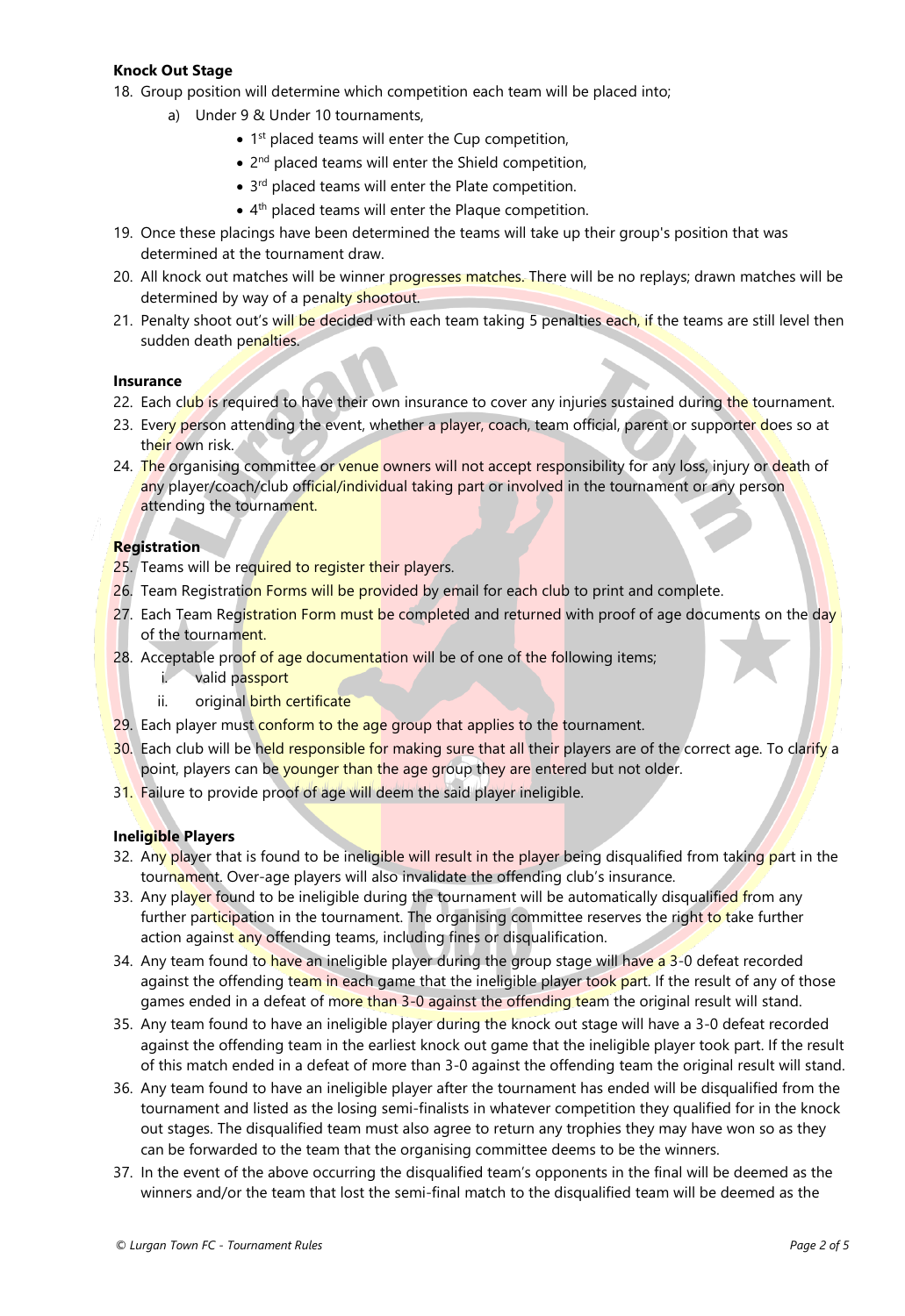runners up. If more than one team in each cup is found to have fielded ineligible players the organising committee will meet to determine the outcome of the tournament.

- 38. For this tournament, all players registered for the tournament will be deemed to have taken part in all matches.
- 39. Any protests concerning a player's eligibility, during the tournament, must be communicated to the control centre immediately to allow a prompt resolution of the matter. All decisions taken by the organising committee will be final, no correspondence will be entered and no appeals will be allowed.
- 40. Any protests concerning a player's eligibility, after the tournament has ended, must be communicated, in writing, to the organising committee no later than 5pm on the Wednesday immediately after the tournament has ended. All written protests must show reasonable suspicions of ineligibility.
- 41. All written protests must be accompanied with a protest fee of £25.00, which will be returned if the protest is successful. This fee will then become payable by the offending team.

#### **Sign In**

- 42. Teams will be required to 'Sign In' at the tournament 'Control Centre' no later than 9.45am on the day of the tournament. The Control Centre will be open for teams to sign in from 1 hour before the tournament kick off.
- 43. Each team must hand in a completed Team Registration Form and all associated proof of age documents for verification. All proof of age documents will be returned to the team once verification has been completed.
- 44. If a team is late for signing in they may not be allowed to sign in, this decision will be at the discretion of the organising committee and will be final with no correspondence entered. If a team is aware that they will arrive late they should phone the tournament organisers to inform them of the situation and they will be advised accordingly.
- 45. If a team is refused sign in for any reason no refund will be payable.

## **Matches**

- 46. As the pitches are 3G artificial grass all people entering the pitch area must wear footwear that is approved for 3G artificial surfaces.
- 47. All pitch sizes will be determined by the organising committee to try to ensure the safety of each person present at the tournament venue.
- 48. In all cases the size of the match balls will be Size 4 and will be provided by the organising committee. Teams will be free to bring their own balls and use them for warming up but in all cases the balls provided by the organising committee will be used during the matches.
- 49. Matches will be played in accordance with the Mid Ulster Games Development Centre rules with the exception that scores will be recorded. (the Mid Ulster Games Development Centre rules are available to download from http://www.midulstergdc.co.uk)
- 50. All match times will be controlled by the organising committee from the control centre with the use of an air horn. Referees will not have the discretion of adding time.
- 51. For the purposes of keeping the tournament time schedule on track the organising committee reserves the right to adjust the duration of any matches to a minimum of 15 minutes if the schedule falls behind. This will be communicated to all teams before it is implemented.
- 52. Referees will be provided by the organising committee. Their duties during the tournament will be the administration of the laws of the game and discipline issues, time keeping will not be in their remit.
- 53. To stop teams wasting time any players requiring an extended period of treatment must be removed from the playing area as soon as it is **practical and safe** to do so and replaced by a substitute until their treatment is completed.
- 54. Any player that requires minimal treatment on the field of play is not required to leave the field of play once their treatment is completed.
- 55. Warm ups & warm downs are not permitted on the field of play; this is to facilitate the smooth running of the tournament. They are however permitted on areas not used for the tournament.
- 56. Any team who leaves the field of play during the match or fails to complete any match will forfeit the match with a 3-0 scoreline recorded in their opponent's favour. The organising committee reserves the right to remove the offending team from the remainder of the competition.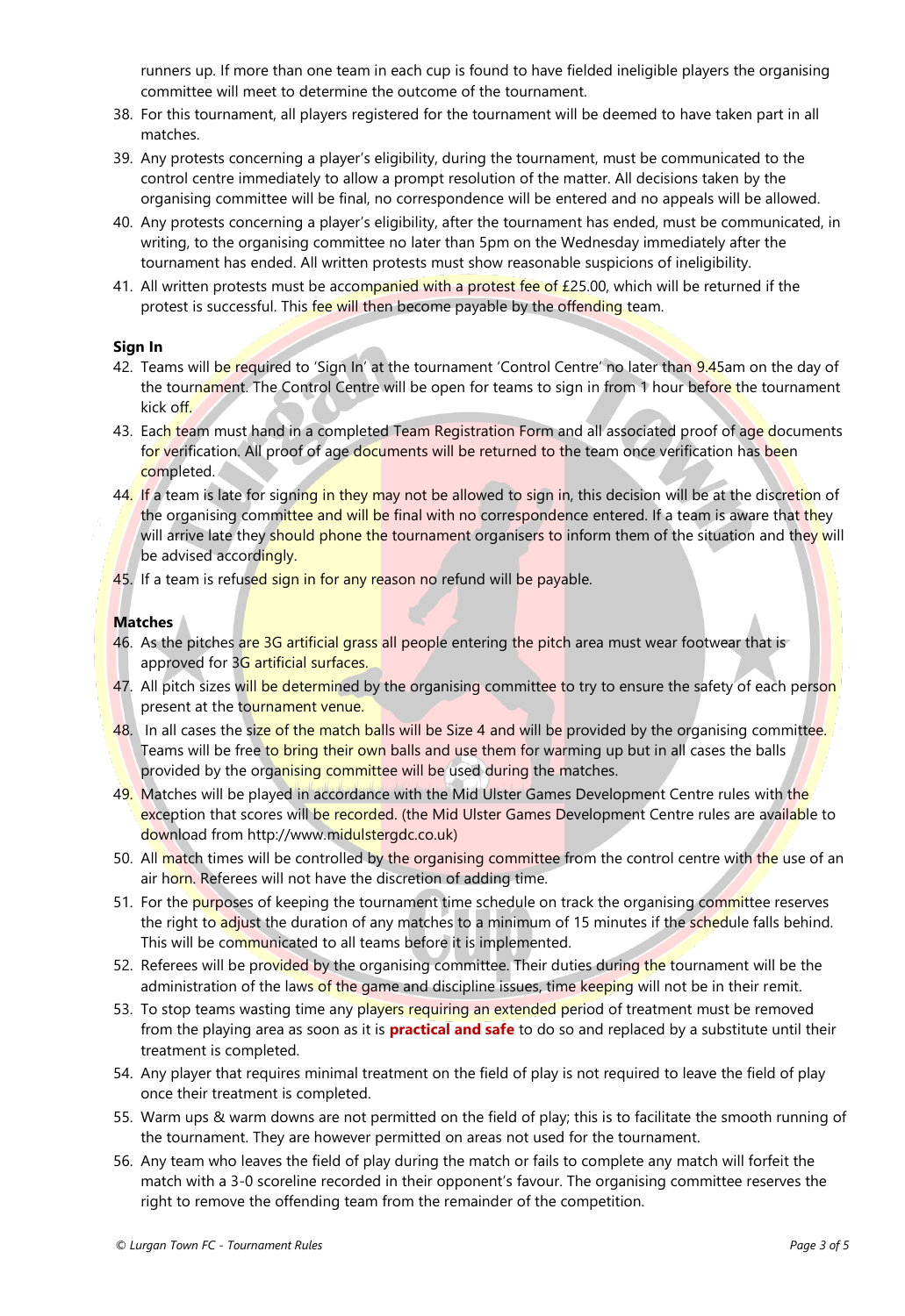57. If any referee abandons any match for any reason they will report the matter to the organising committee who will make a decision using only the referee's report. The organising committee will have the power to determine the match winners, impose a point's deduction, suspensions, fines or disqualification.

#### **Fair Play**

58. The organising committee would like to see players, coaches, club officials & supporters offer encouragement to ALL players, not just players from their team, and applaud sporting acts and good play.

### **Discipline & Behaviour**

- 59. The tournament will operate a **ZERO TOLERANCE** policy with regards to behaviour towards referees by all players, coaches, team officials and supporters. The organising committee reserves the right to impose any sanction, including exclusion, to any team that breaks this rule. If the offence is deemed serious enough the organising committee may also report the offence to the Northern Ireland Boys Football Association for further action.
- 60. All players must behave in a respectable manner. The referee will have the discretion to ask a manager to substitute a player (for the remainder of the game) who they believe to be a danger to others or acting outside the spirit of the game.
- 61. If a manager refuses this request the player will be red carded and will miss the remainder of the match and be suspended for the team's next match. The incident and the manager will be reported to the control centre and the organising committee will determine any further sanctions.
- 62. Referees will still have the discretion to issue yellow & red cards as they see fit.
- 63. Any player sent off will be suspended for the team's next match. Any player sent off twice will be suspended for the rest of the tournament.
- 64. Any player receiving three yellow cards will be suspended for the team's next match.
- 65. The Organising Committee reserves the right to increase the suspension of any player, coach, team official that the referee issues a straight red card to or informs the organising committee of improper conduct.
- 66. All players, coaches, club officials & supporters must act in a respectful manner towards their opponents and visitors to the tournament venue. The referee & the organising committee will also have the right to remove any person from the surrounds of the pitches who they deem to be abusive or a danger to others. The organising committee also reserves the right to remove any person from the tournament venue for the same reasons or any person they believe to be intoxicated. Each club will be held responsible for the behaviour & actions of their players, coaches, club officials & supporters within the confines of the tournament venue and any club found to be in breach of this rule may be reported to the Northern Ireland Boys Football Association or the relevant authority for further action.
- 67. Alcohol will not be permitted inside the tournament venue; any person found to have alcohol will be told the remove it from the venue or have it confiscated. Any person refusing to comply will be removed from the venue.
- 68. If any person(s) is found to be causing wilful or criminal damage to property, the club to which the person(s) is attached will be held fully responsible and a bill for restitution will be sent to the said club. The offending person(s) will be reported to the Police Service of Northern Ireland and the Northern Ireland Boys Football Association.

#### **Miscellaneous**

- 69. The organising committee has a 'No Flags' policy. We want this to be an all-inclusive tournament where everyone can feel free to enjoy the football no matter what their nationality, religion or race. Any club displaying a flag (be it a player, coach, official or supporter) will be asked to remove the flag once. Refusal to do so, or a reappearance of the flag, could result in the team being disqualified from the tournament and removed from the venue. The only flag permitted at the tournament venue will be the Lurgan Town FC club flag, which will be flown from the club's flag pole.
- 70. No flags will be permitted during any presentations or celebrations.
- 71. Barbecues will not be permitted within the confines of the tournament venue purely for Health & Safety reason as there will be large numbers of young children at the event; this includes any pitches, rest areas and car parks. The organising committee have planned for a Burger Stall and Tuck Shop for refreshments.